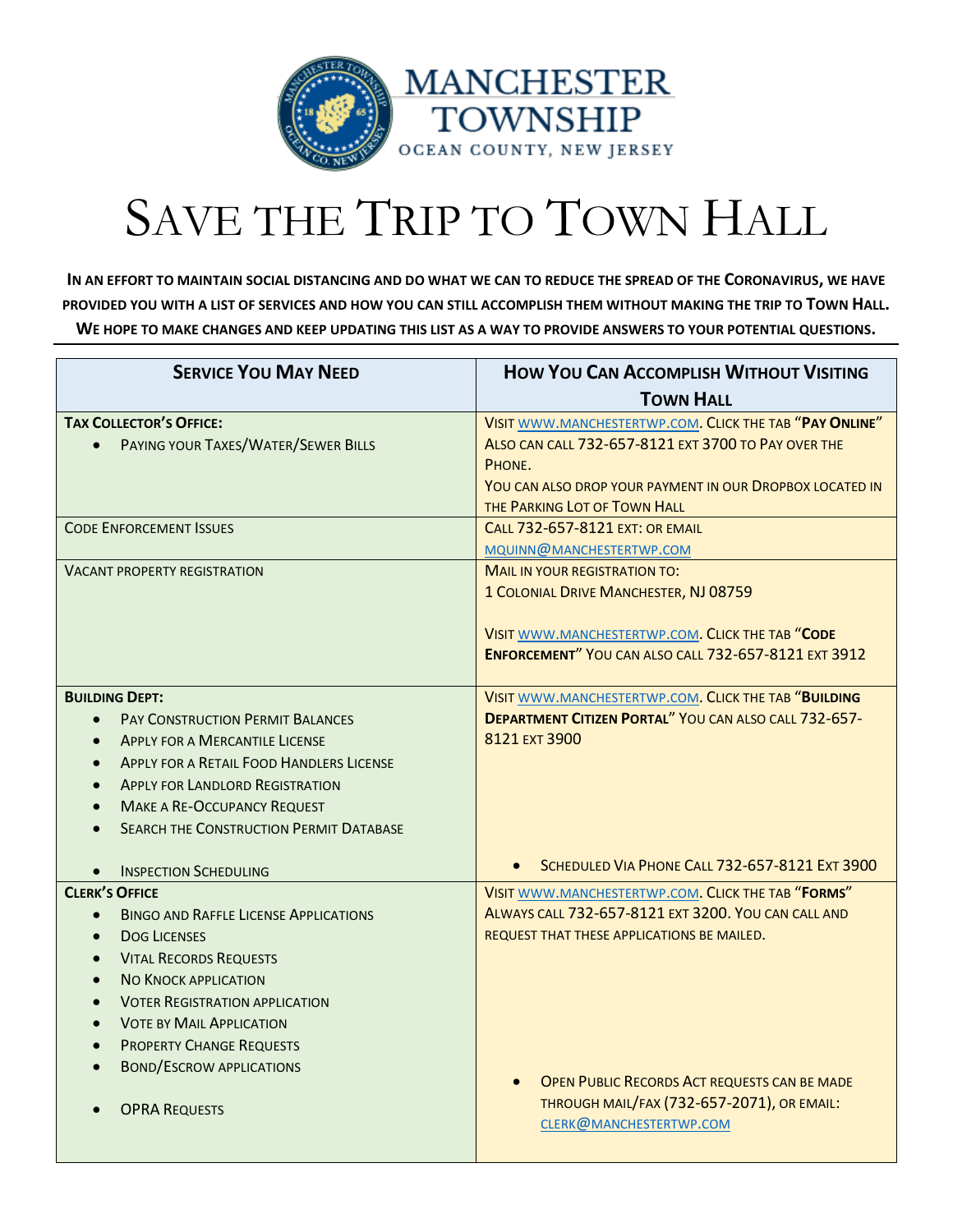| <b>DEATH CERTIFICATES</b><br><b>MARRIAGE LICENSING</b>                                                                                                                                                                                                   | UPON PROOF OF IDENTIFICATION (SCAN TO EMAIL, OR<br>MAIL A COPY) DEATH CERTIFICATES CAN BE MAILED TO THE<br>APPROPRIATE LOCATION.<br><b>UPON ANSWERING SCREENING QUESTIONS: MARRIAGE</b><br>LICENSE REQUESTS WILL BE MADE BY APPOINTMENT ONLY.                                                                                                                                                                                                                                                              |
|----------------------------------------------------------------------------------------------------------------------------------------------------------------------------------------------------------------------------------------------------------|------------------------------------------------------------------------------------------------------------------------------------------------------------------------------------------------------------------------------------------------------------------------------------------------------------------------------------------------------------------------------------------------------------------------------------------------------------------------------------------------------------|
| <b>ZONING APPLICATION</b>                                                                                                                                                                                                                                | VISIT WWW.MANCHESTERTWP.COM. CLICK THE TAB "FORMS" ALSO<br>CAN CALL 732-657-8121 EXT 3908                                                                                                                                                                                                                                                                                                                                                                                                                  |
| <b>TAX ASSESSOR'S OFFICE:</b><br><b>TAX ASSESSMENT RECORDS SEARCH</b><br>$\bullet$<br><b>SALES SEARCH (SR1A)</b><br>$\bullet$<br><b>TAX MAPS</b><br>$\bullet$<br>TAX DEDUCTION FORMS (SENIOR DEDUCTION FORMS)<br>$\bullet$<br><b>ADDRESS CHANGE FORM</b> | VISIT WWW.MANCHESTERTWP.COM. CLICK THE TAB "TAX<br><b>ASSESSOR" YOU CAN ALSO CALL 732-657-8121 EXT 3802</b>                                                                                                                                                                                                                                                                                                                                                                                                |
| <b>ASSESSMENT APPEALS</b><br><b>DISCUSSIONS ABOUT ASSESSMENTS</b>                                                                                                                                                                                        | CAN BE MAILED TO 1 COLONIAL DRIVE MANCHESTER, NJ<br>08759<br>CAN BE DONE OVER THE PHONE AT 732-657-8121 EXT<br>3802 OR BY EMAIL AT<br>TAXASSESSOR@MANCHESTERTWP.COM                                                                                                                                                                                                                                                                                                                                        |
| <b>PUBLIC WORKS:</b><br>A STICKER FOR YOUR VEHICLE TO ACCESS THE TOWNSHIP<br><b>RECYCLING CENTER.</b>                                                                                                                                                    | E-MAIL A COPY OF YOUR CAR REGISTRATION AND DRIVER'S<br>LICENSE TO DPWREQUESTS@MANCHESTERTWP.COM<br>IF YOU ARE A NEW RESIDENT AND YOUR CAR<br>$\circ$<br>REGISTRATION DOES NOT LIST YOUR CURRENT<br><b>MANCHESTER ADDRESS, YOU MUST STILL E-MAIL</b><br>YOUR REGISTRATION AND LICENSE, AS WELL AS A<br>COPY OF A PHONE, ELECTRIC OR CABLE BILL OR<br>SERVICE CONNECTION CONFIRMATION WHICH<br>SHOWS YOUR NAME (TAX AND WATER BILLS ARE<br>NOT ACCEPTABLE)<br>*STICKERS WILL BE MAILED DIRECTLY TO YOUR HOME |
| A ONE-TIME BULK PICKUP                                                                                                                                                                                                                                   | E-MAIL A COPY OF YOUR CONTRACT OF SALE OR<br>RESIDENT'S DEATH CERTIFICATE TO<br>DPWREQUESTS@MANCHESTERTWP.COM<br><b>BULK PICK-UPS ARE PERFORMED ON MONDAY MORNINGS.</b><br>PLEASE INDICATE WHAT MONDAY YOU WANT (NO<br>HOLIDAYS). PICK-UP REQUESTS MUST BE PROVIDED BY<br>THURSDAY OF THE PRECEDING WEEK FOR MONDAY PICK-<br>UP.                                                                                                                                                                           |
| UTILITY/WATER/SEWER CONCERNS                                                                                                                                                                                                                             | CONTACT OUR UTILITIES PLANT AT 732-914-1200                                                                                                                                                                                                                                                                                                                                                                                                                                                                |